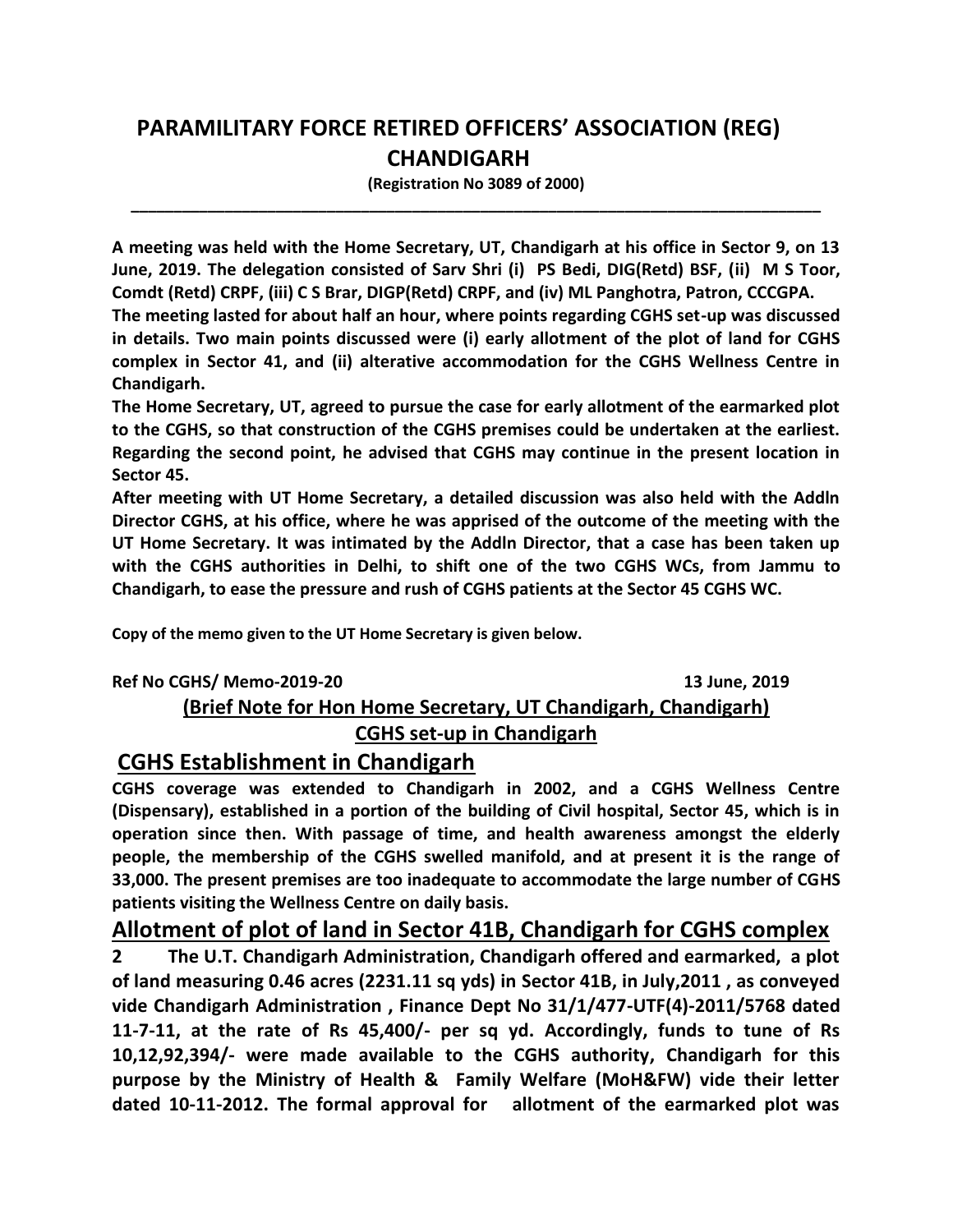**issued by the Chandigarh Administration vide Estate Office, U.T. Chandigarh No24628/M-116/G-VI/2013 dated 9-9-13.** 

**3 In the meantime, the Ministry of Home Affairs (MHA), New Delhi, which is the controlling ministry for Union territories, including U T Chandigarh, issued instructions to the effect that 'the land for any purpose must not be disposed off below the market value, and without auction', with a provision, that 'if the Administration intended to dispose of any piece of land below the market value, and without holding auction, prior approval of the ministry must be obtained."** 

**4 Accordingly, the Chandigarh Administration took up case with the MHA for the relaxation of this condition for the govt depts., with repeated reminders to MHA from time to time, but no response has been received from MHA. Finance Dept, U.T. Chandigarh letter, No 31/1/410-UTF (4)-2017/10322 dated 21-9-2017, also sought the approval to allot the land to govt institutions, without following the procedure of open auction etc. and to allot the earmarked plot in Sector 41B, to CGHS, with an 50% enhancement in the price of the land (from Rs 45,400 to Rs 68,100), as the plot was required for the welfare and healthcare of central govt employees, and ex-employees ( majority senior/ super-senior citizens), which is the committed duty of the govt, and the funds for the land are provided from the consolidated fund of India.**

**5 It is humbly requested that vigorous efforts are made to obtain the required clearance from the MHA, New Delhi, for early allotment of the earmarked plot to CGHS (Ministry of H&FW, Govt of India), for construction of the CGHS complex, including the CGHS Wellness Centre at the earliest, as the present set-up for is inadequate.**

**(Photocopies of a few connected documents attached)**

#### **Premises for CGHS Wellness Centre**

**As has been stated above, the CGHS Wellness Centre was established in a portion of the Sector 45 Civil hospital, in 2002. With the passage of time the strength of dependent beneficiaries rose manifold, and at present it is above 33000. The premises of the WC are very congested, with inadequate space for the movement of the patients visiting the centre every day. The sick come to the centre to seek remedy for their ailments, but are confronted with sultry condition, which further escalates their sickness, often resulting in developing stomach cramps. The health dept of Union territory, Chandigarh has also been seeking eviction of CGHS from these premises for a long time.**

**The Chandigarh Administration is committed to provide suitable alternative premises to CGHS for the Wellness Centre (WC).**

**In a meeting of health Officials of U T Chandigarh with the Additional Director CGHS, sometime in 2018, and it was decided to offer alternative premises either in the old administrative building of Director Family Health Services in Sector 22 or the UT dispensary in Sector 49D Chandigarh, after its suitability was assessed by a group of**